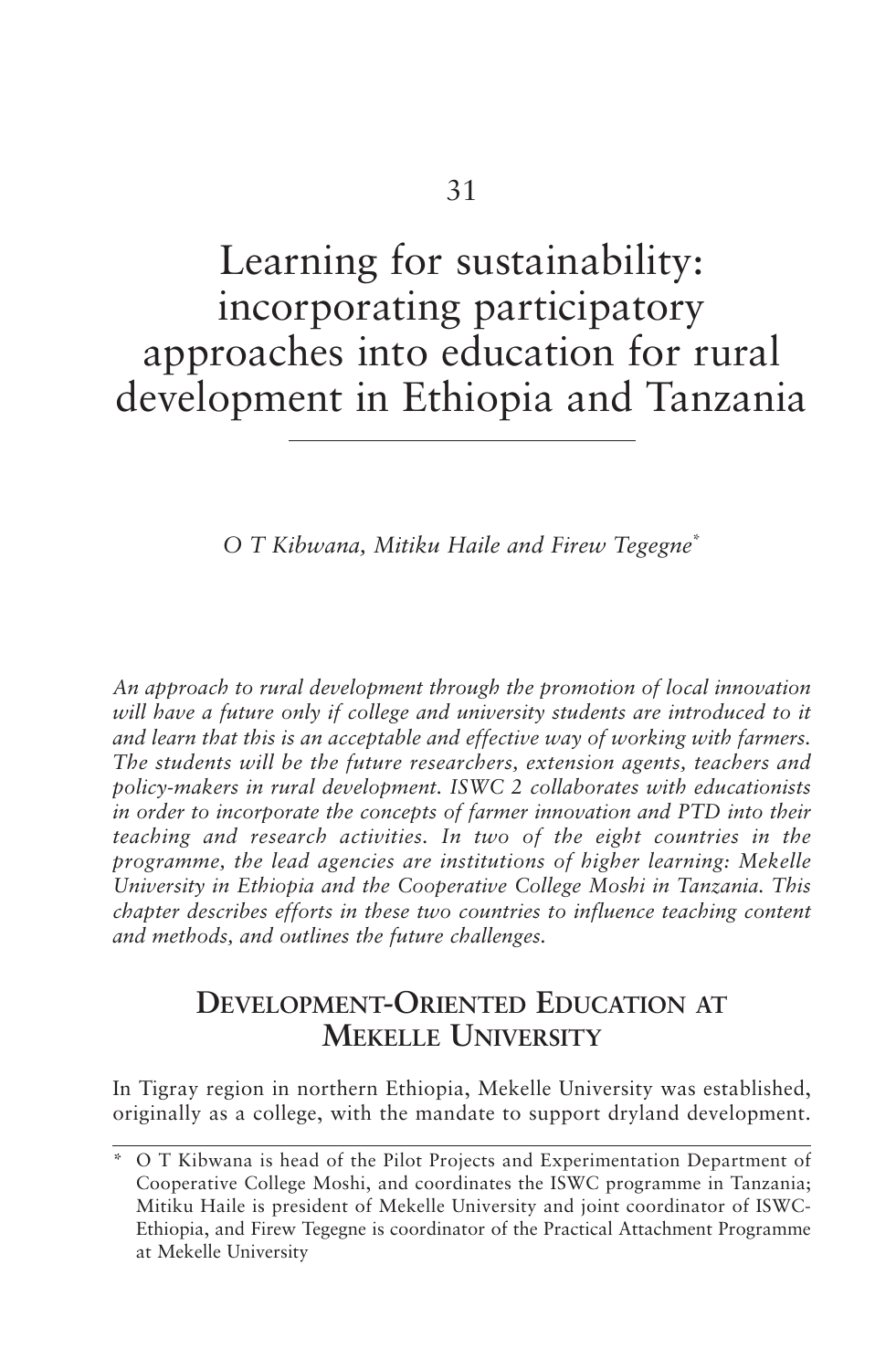Since the beginning, it gave attention to farmers' knowledge. This was one reason why it became the lead agency in the second (ie farmer innovation and PTD) phase of ISWC. One of the programme coordinators is a soil scientist who had already studied indigenous soil classification systems, the other is a plant breeder with prior experience in farmer participatory research. As the former was dean of the college (now, president of the university), he could play an important role in further developing the practice-oriented system of agricultural education in Mekelle. A key feature of this system that has facilitated incorporation of an approach of learning from and with farmers is the Practical Attachment Programme (PAP). The topics and methods central to ISWC 2 are finding their way into the university courses and teaching approaches beyond the PAP. ISWC 2 has also influenced the concept and methods of agricultural research applied by MU staff and students.

# **The influence of ISWC-Ethiopia on the Practical Attachment Programme**

#### **Background**

Before Mekelle College of Dryland Agriculture and Natural Resources (MCDANR) was set up in late 1993, almost all the Ethiopian curricula of higher learning in agriculture were reviewed. It was found that all lacked practical training. Students could graduate in agriculture without ever have set foot on a smallholder's farm. The founders of MCDANR wanted to bring about change in agriculture; this necessitated bringing about change in agricultural education so that the graduates would be able to make a real contribution in the field. For this reason, MCDANR placed great emphasis on courses related to agricultural practice. The aim was to produce graduates who understand the rural situation and can support farmers in solving practical problems. As the Ethiopian Ministry of Education (MoE) was hesitant initially to invest funds in launching this new approach, MCDANR approached the Norwegian Agency for Development (NORAD) with its proposal. NORAD understood the importance of practical education and approved a three-year trial period. Thus, with NORAD's support, the PAP could be set up at Mekelle College in 1996, starting in the Faculty of Dryland Agriculture.

#### **The PAP cycle**

The students go on practical attachment in the summer after their third year of BSc studies. By that time, they have covered most of the basic courses; in their fourth and final year, they will be taking more applied courses. The PAP gives them an opportunity to obtain first-hand experience in the field and to try to put into practice the theories they learnt in the classroom. Every year, each of the three departments in the Faculty of Agriculture – namely, Crop Science, Soil and Water Conservation, and Animal and Range Sciences – seeks organizations that will give field placements to its students. The host organizations set the topics on which they would like the students to work. The departments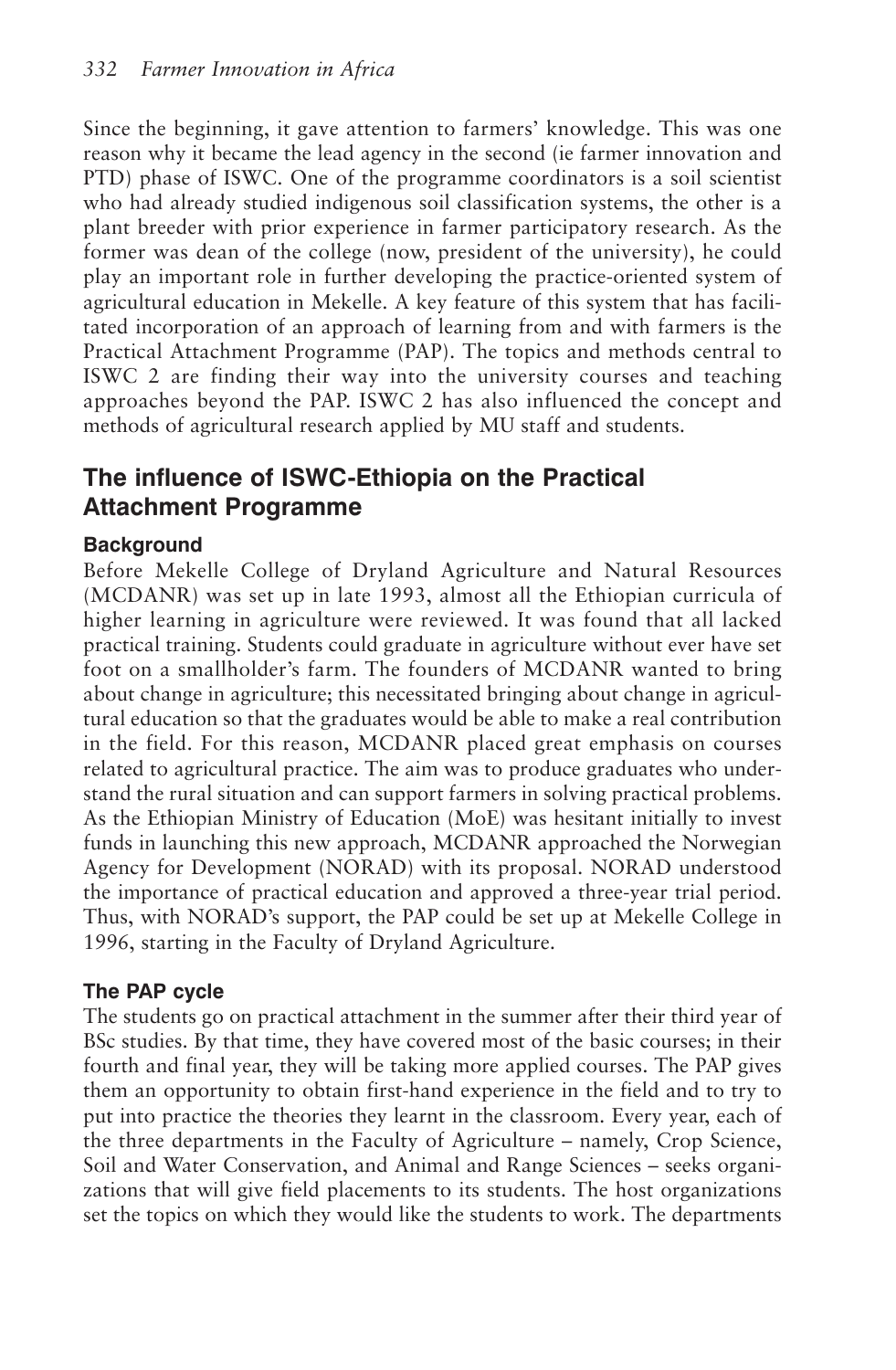check the relevance of the topics for agricultural education. The students then choose and compete. Each student prepares for the fieldwork and presents a work proposal at an 'exit' workshop for discussion and approval by their supervisors, before they go to the field.

One supervisor is a person from the host organization who is judged by the faculty to be qualified to give technical guidance and to keep up the student's morale during the period in the field. The student also has a supervisor from the university who gives advice in planning the fieldwork, visits the student during the fieldwork, and guides the student in writing and presenting the report. The attachment was initially for six months, but was reduced to four and then to three months as it was difficult to fit in the full four-year programme of studies and to graduate the students on time. Originally, the supervising lecturer visited the student twice in the field but, when the period in the field was shortened, this was reduced to one visit. A system of group supervision has been introduced recently. A group made up of one lecturer from each of the three departments visits all the PAP students in a kind of travelling seminar. This became necessary when an increasing number of students were posted to other parts of Ethiopia (outside Tigray) and a single lecturer, who also gives in-service training during the summer period and might have three PAP students to supervise in three different regions, could not manage to visit them individually.

The students submit a mid-term report to their supervisors. After completing the fieldwork, they write a final report and, three weeks after returning to Mekelle, give an oral presentation about their experiences and findings at a 're-entry' workshop attended by all PAP students, the supervisors and other interested students and staff. These are usually from the departments concerned, especially the third-year students who will do the PAP the following year. The supervisors from the university help the students to edit the final reports and the faculty publishes a collection of abstracts from each batch of students. Copies of the student's report are sent to the host organization and the local office of the BoANR. The entire period of preparing for the PAP (setting the topic, arranging contacts with organizations in the field, arranging supervision), the actual period of practical attachment in the field, and the writing and presentation of the reports is referred to as one 'PAP cycle'. The supervisors from the university and the host organization evaluate the student's fieldwork (each gives 25 per cent of the mark), 20 per cent of the mark is for the oral presentation and 30 per cent for the final report.

#### **Initial experiences with PAP**

The first batch of students was sent to NGOs and governmental organizations in Tigray. The initial activities included socioeconomic surveys and studies of development project sites, eg for area enclosure or reforestation. The second batch was sent to places in Tigray as well as to other regions in Ethiopia immediately south and east of Tigray. In the third and fourth cycles, some students were attached to organizations in dryland areas in more distant parts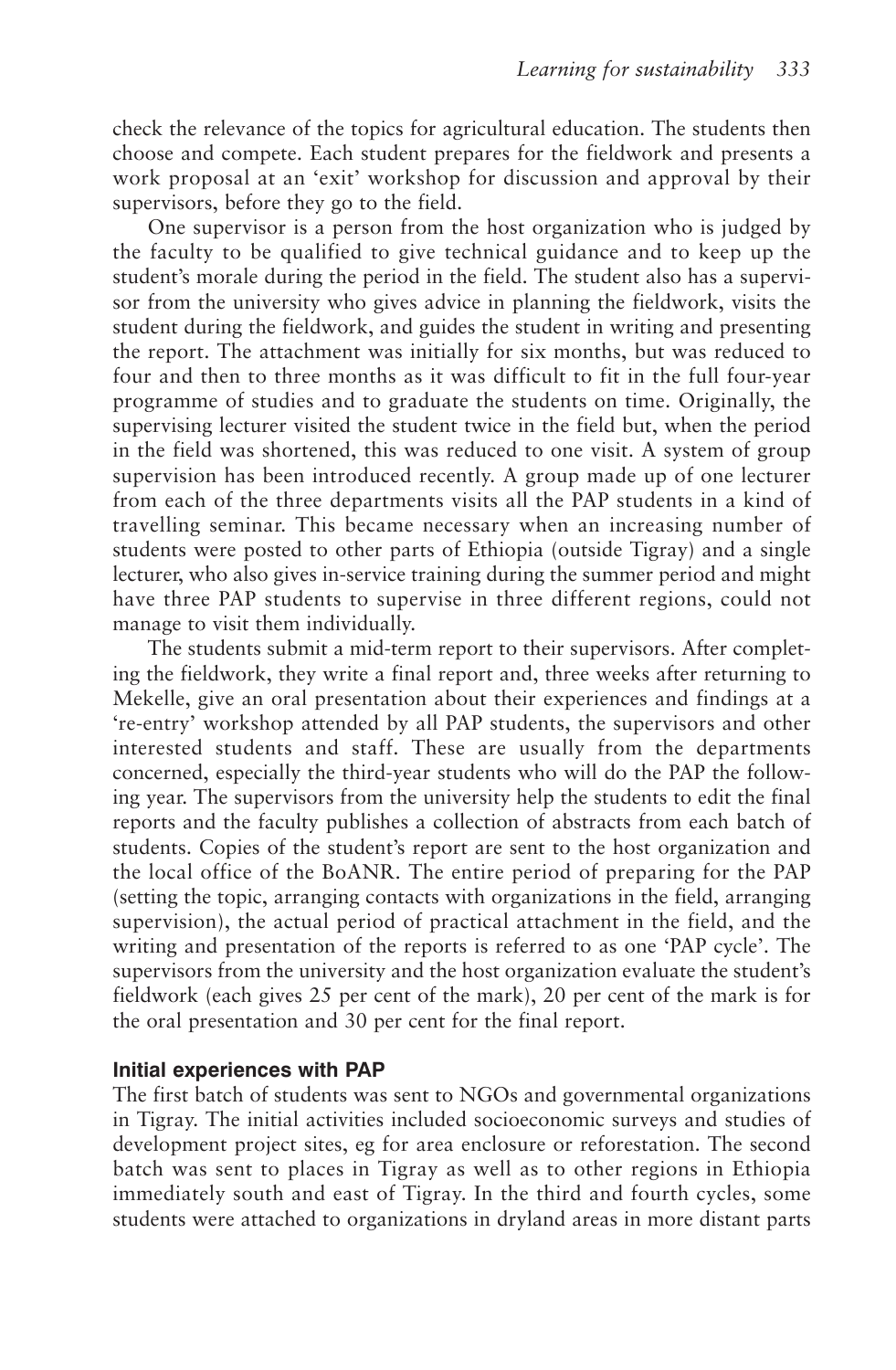of the country. However, most PAP students (58 per cent) are still attached to organizations in Tigray region.

The initial responses by students and host organizations suggested that, after completing the PAP, students could:

- realize the realities of farming through experiencing the lives of farm communities;
- gain confidence for employment through several months of exposure to development, research and extension activities;
- gain satisfaction from actively participating in rural development endeavours; and
- identify and/or prove themselves to potential employers.

In addition to these benefits for the students, the university benefits by gaining information for the purposes of research and teaching. The host organizations benefit immediately from the work and findings of the PAP students, and benefit later by having access to a pool of potential employees who are better trained for development work.

Over the four cycles completed thus far in the Faculty of Dryland Agriculture, the PAP has gained a good reputation and has been continuously monitored. During the exit and re-entry workshops, seminars and graduate ceremony, many interested parties in Tigray, particularly the BoANR, have proposed improvements. At the end of the trial period in 1999, two professors from other regions of Ethiopia and one professor from Norway evaluated the PAP and found it to be highly relevant for rural development. All graduates who had taken part in the PAP gained employment and are performing well in their work. Some have already secured positions as researchers. When a national workshop on Community-Based Education and Academic Practical Exposure of Students to the World of Work was held on 20–21 March 2000 at Jimma University, the example of PAP in Mekelle was found to be so valuable that the MoE decided to include such practical training in the curricula of all institutions of higher learning in Ethiopia.

#### **Incorporating recognition of local innovation**

By the time that ISWC 2 commenced in Tigray in 1997, the Faculty of Dryland Agriculture had completed one cycle of PAP. With few exceptions, the students had been working together with development projects that were still operating according to the conventional transfer-of-technology paradigm. This tended to reinforce their sense of superiority: that students and 'experts' know better than the less literate rural people and that they need to teach modern agriculture to the farmers.

During each of the PAP cycles of 1998, 1999 and 2000, three students – one from each of the departments – out of a total of 137 have done their practical attachment under ISWC-Ethiopia. They worked on the following topics in a mixture of practical participation and observation: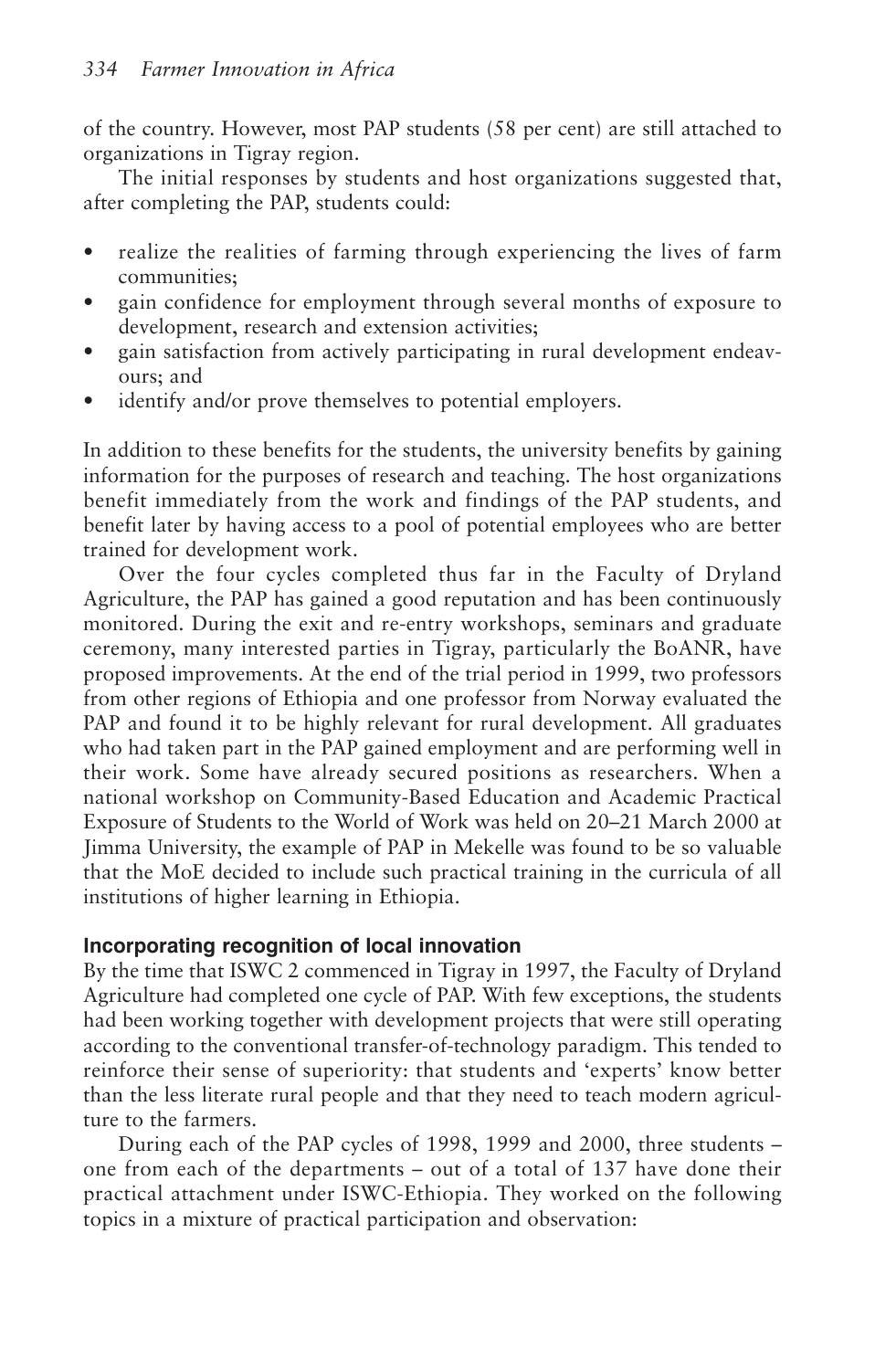- the impacts of land reform on farmers' innovativeness:
- intensified agriculture and indigenous knowledge: the implications for sustainable agricultural production;
- traditional bench terrace practices on hilly farmland and community-based efforts to prevent soil and water loss;
- community-based management of common property resources (two students);
- community initiatives in agricultural practices;
- women innovators in agriculture; and
- comparison of women and men innovators (two students).

In order to be able to do their work, the PAP students need a subsistence allowance of at least 420 *Birr* (circa \$US50) a month to cover food and lodging, transportation and some materials for their fieldwork. ISWC-Ethiopia provides an allowance of 500 *Birr* (circa US\$60) per month, while some host organizations provide as much as 900 *Birr* (circa \$US110). Thus, there is no great financial incentive for the students to focus on farmer innovation and PTD; they do so out of their own interest. Although the MoE had agreed to institutionalize the PAP as part of higher education throughout Ethiopia, no financial commitment from this source is available. Thus far, the host organizations are obliged to cover these basic expenses. In exceptional cases, if an organization is interested in hosting a student but cannot pay the subsistence allowance, NORAD covers it. Funding for students to continue studying farmers' knowledge, innovation and experimentation under the PAP will have to be sought from other sources when ISWC 2 ceases. This means that institutionalization will be assured only when other public or private organizations become willing to carry these costs. It cannot be expected that students without income could pay their own way.

The PAP students supervised by ISWC-Ethiopia work primarily with innovative farmers or communities. The close communication between ISWC and the farmers ensures that these are involved in determining the PAP topics and collaborate with the students. During their stay in the field, the students not only carry out studies, but they also experience the living and working conditions of the rural people and physically work together with the farming families.

#### **Impact**

In 2000, ISWC-Ethiopia and the PAP coordination unit assessed the influence exerted by ISWC concepts and supervision on the PAP. They found that the students who were assigned to discover indigenous knowledge and innovations were highly motivated to search in the literature in MU's well-stocked library. The students compared and married their field observations with academic scientific knowledge. Their presentations during the re-entry workshops gave a good opportunity to disseminate information about indigenous knowledge and promising local innovations to other students, lecturers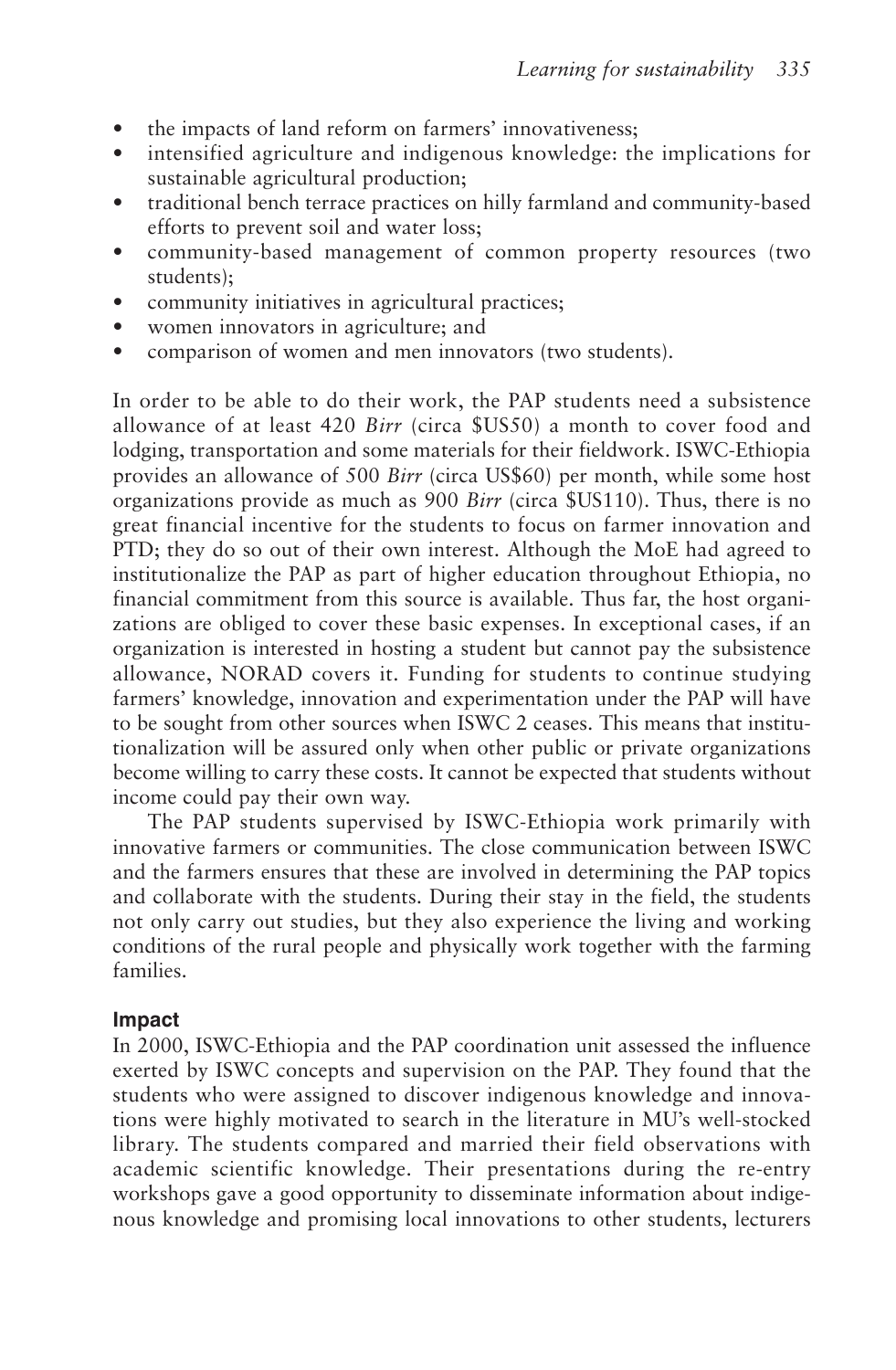and the host organizations, both government agencies and NGOs. Now that the PAP students are also posted in other parts of Ethiopia, this information is reaching different corners of the country.

The reports of the students supervised by ISWC-Ethiopia are made available to the BoANR at *woreda* (district) level. The experts and development agents (DAs) communicate the students' findings to the farmers who were involved and to other interested farmers. This feedback was introduced after the first year of PAP on the request of the DAs. The BoANR also uses reports about farmer innovation and experimentation in one village area to inform DAs and farmers in other village areas with similar economic and environmental conditions. It is hoped that this dissemination of information about farmers' ingenuity and initiatives in land husbandry will contribute to development and policy change at district and regional level in Tigray, in other regions and eventually at national level.

After returning from their practical attachment with ISWC-Ethiopia, some students commented, both in their reports and at the re-entry workshops, that the experience relieved them of an 'entrenched superiority complex'. They felt that they had learned a great deal from the rural people who have tremendous local knowledge, often far ahead of the students' knowledge. The students appreciated that many farmers are applying sophisticated and appropriate indigenous farming technologies and that they know the observable environment in great detail. The experience gained by working within the ISWC programme enriched the practical knowledge and skills of the students and changed their attitude towards rural people.

Moreover, staff members have observed that students who have made this experience during the PAP have become more active in questioning, answering and relating their studies to the local context and to specific problems at the grassroots. This makes the learning relationship between students and teachers in the university much more interactive than in the past.

### **Wider influence of ISWC-Ethiopia on agricultural education**

The identification of indigenous knowledge and its dynamics by students and staff has influenced the process of curriculum design, the content (syllabus) and the teaching methods at MU.

Professionals conceptualize the real world in an assumed model that usually separates the 'professionals' from the practitioners. The practical world demands breadth, intelligibility and usefulness, but the academic professionals often have only peripheral knowledge regarding the practical world. Exposure to how rural people manage to be creative under great pressure to survive broadens the knowledge of the academics.

Some of the staff members in Mekelle have received their higher education overseas. They often find it difficult to translate what they have learnt elsewhere into forms that fit the local needs and to identify the local priorities for training, research and development. In addition, the curriculum has been strongly influenced by expatriates from developed countries in temperate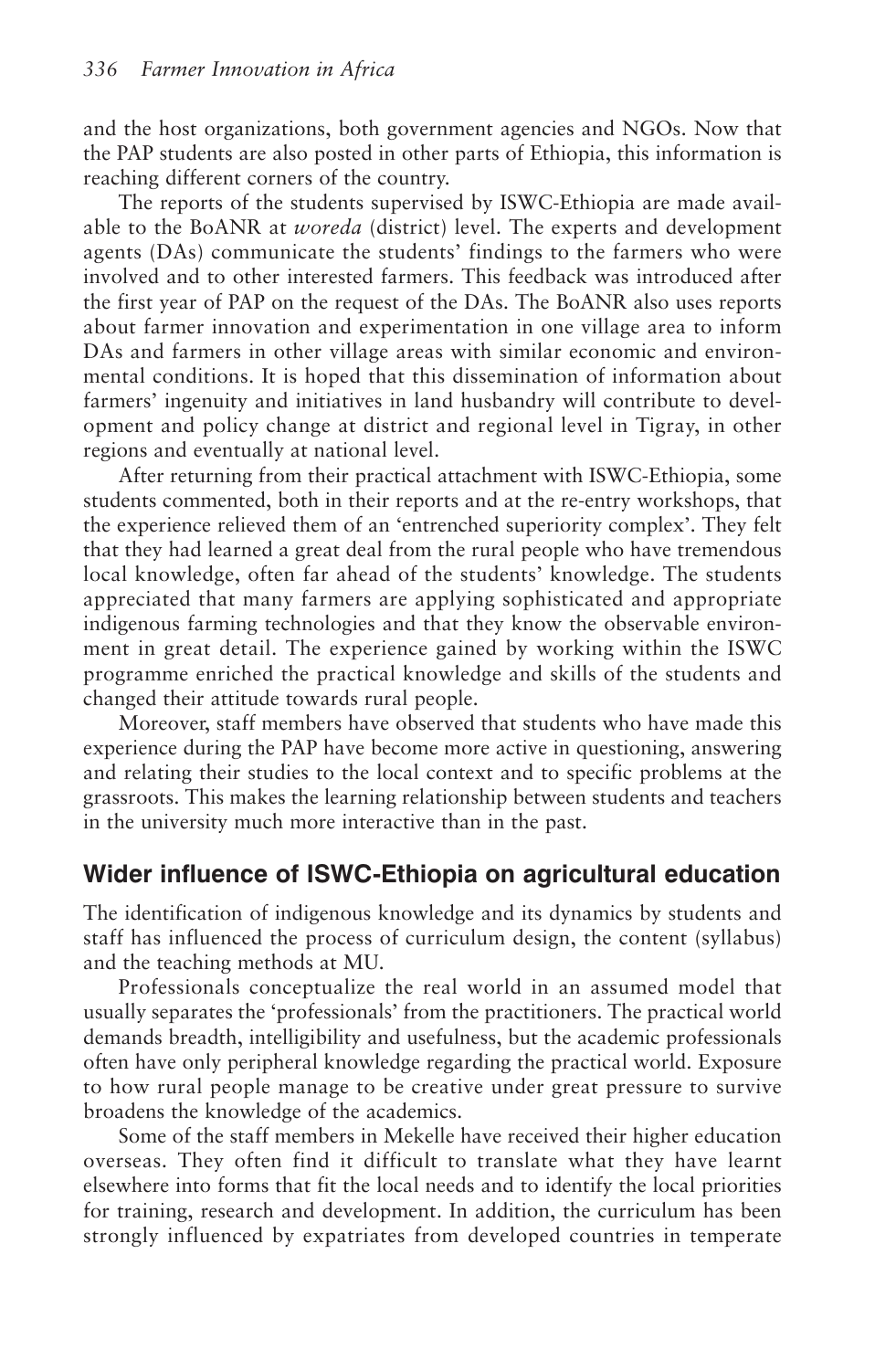**Plate 31.1** *Farmer innovator in Tigray, Ethiopia, demonstrating an improved plough to students and staff of Mekelle University* 

areas. Both the Ethiopians educated overseas and the external advisers who are designing and reviewing the curriculum for teaching and who are identifying problems and setting priorities for research have tended to emphasize what they themselves have been trained in. Moreover, the methods of training have been transferred from the overseas institutions.

The introduction of concepts of farmer innovation and farmer-led experimentation into the PAP and the encouragement also of teaching staff to identify and document local innovations have led to a discernible change from a tradition of learning purely by way of lectures and reading books to a new approach of learning by listening to and working with practitioners. Academic staff members who travel to the field to supervise the PAP students, to comment on their reports and, in some cases, to do follow-up research into what the students discovered are likewise exposed to rural realities. The involvement of students and staff in the ISWC programme has made them more open to recognizing local knowledge and is bridging the divide between this and scientific knowledge. It has also helped the academics to recognize the problems, needs, opportunities and priorities of the farmers. This experience is narrowing the gap between the academic professionals and the practitioners, ie the practising professionals.

Besides the activities in identifying and documenting local innovation, the workshops organized by ISWC-Ethiopia for MU researchers have influenced the content and form of agricultural education. University staff members have participated in workshops on Concepts and Processes of Farmer Innovation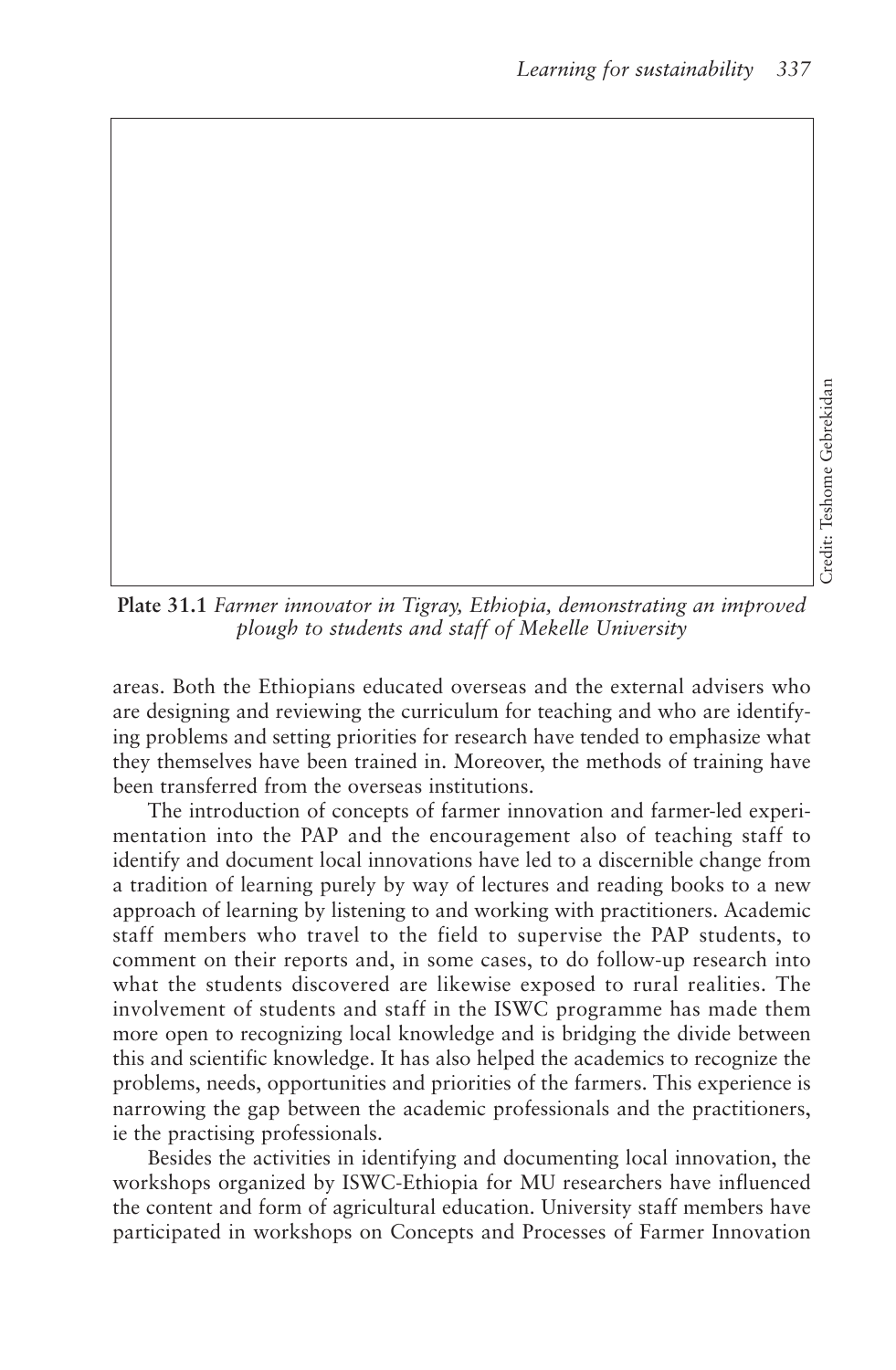(three days), Action-Oriented Research (three days) and Training in PTD (four days). Six workshops of two or three days each were held for DAs and extension supervisors on identifying and documenting farmer innovation and informal experimentation, innovation by women and methods of supporting farmer-led experimentation. All these workshops were facilitated by people from MU, the BoANR and NGOs who had been trained by the ISWC 2 programme in Zimbabwe in 1997 or were subsequently trained by ISWC-Ethiopia. A module on PTD has been incorporated into the course on Research Methods given to all students of agriculture at MU. Both national and international MSc and PhD students are making field studies on farmer innovation and experimentation. In addition, documents produced by ISWC 2 on farmer innovation and PTD are being used as learning materials in various courses, such as agricultural extension, rural sociology, plant breeding and SWC.

Perhaps just as important as the content of the workshops have been the participatory methods used during the workshops. These include brainstorming, working in small groups, sharing and jointly analysing observations and experiences, working with visualization techniques (flip-charts, cards, sheets of paper on the wall on which the participants' contributions during the workshop are written) and incorporating field activities to stimulate learning by doing and experiencing. The workshops have created situations of interactive learning in which all participants can offer what they know and think, can practise what they are learning and can reflect on this experience. Staff members who had been involved in ISWC-Ethiopia workshops are now applying these methods in some teaching situations and workshops outside the ISWC programme.

## **The influence of ISWC-Ethiopia on agricultural research methods**

The ISWC 2 programme centres around research for development. As Mekelle University is the lead agency in Ethiopia, the country has felt an impact not only because of its teaching but also its research activities. In most colleges and universities throughout the world – and Mekelle is no exception – scientists have tended to choose research priorities on the basis of their own values, perceptions and limited experience of rural people's problems and knowledge. The results of this research, if they were conveyed at all to farmers, did not usually lead to sustainable solutions to their problems. ISWC-Ethiopia is playing an important role in bringing farmers and scientists together as partners in seeking solutions.

Twenty-two MU lecturers who also conducted some research and ten scientists from Mekelle Research Centre took part in workshops on participatory research organized by ISWC-Ethiopia. These people are incorporating the philosophy and methods of participatory research into their regular work. For some, the ISWC workshops were not their first exposure to participatory methods, but the opportunities offered by the programme allowed them to apply what they had learnt. The researchers submit proposals to make more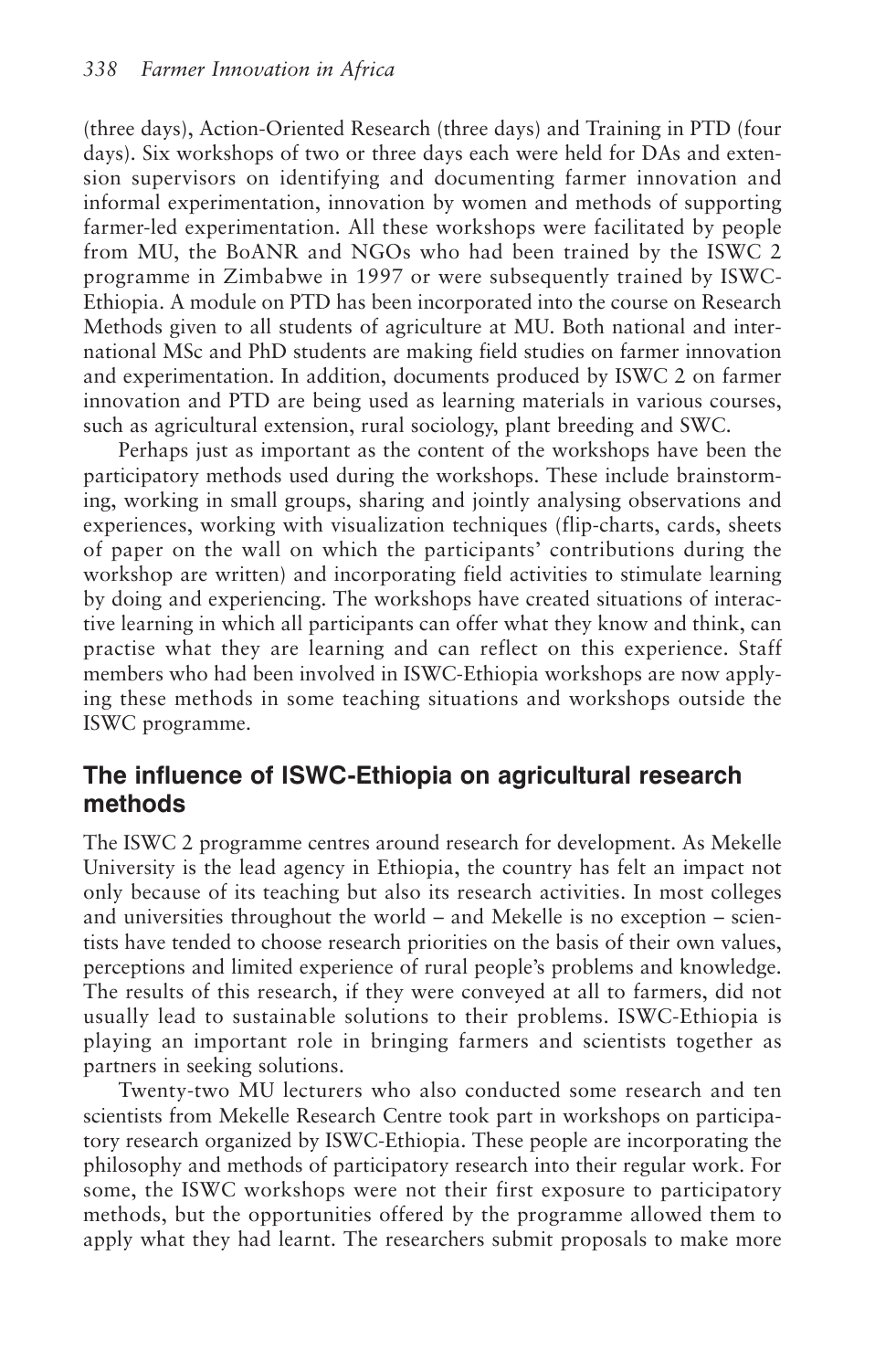detailed studies of innovations discovered by PAP students or DAs and to carry out joint research with farmers. ISWC-Ethiopia provides transport or travel allowances and pays the researchers a sum not exceeding half their salary. This sum, which is the equivalent to \$US150 per month, is paid for the duration of the study which may take from three to six months, depending on the subject and the distance of the study area from Mekelle. Thus far, eight MU staff members have studied farmer innovation and seven proposals involving farmer-led experimentation were submitted to ISWC-Ethiopia and have recently commenced.

Among academic and research staff, there is a growing awareness of the importance of involving farmers, community leaders, DAs and scientists of different disciplines to identify problems and set priorities for research. In the past, there were strong institutional barriers in communication between these various stakeholders in agricultural research and development. Activities were often duplicated or overlapping. The participatory approach promoted by ISWC and the practical attachment of students to ISWC have helped to overcome these barriers and are building the necessary forum where the stakeholders can coordinate the planning and implementation of problem-oriented research. ISWC-Ethiopia has deliberately not focused strictly on SWC as its name would imply; it has encompassed all aspects of crop and animal husbandry and natural resource management. The forum is thus laying the foundation for a concerted research effort at the grassroots level to address rural problems in a holistic way.

As mentioned above, ISWC has influenced the content of the course on Research Methods at the university. The course instructor used to deal only with conventional methods, but his involvement with ISWC staff, in-service students, DAs and innovative farmers led him to include PTD and participatory monitoring and evaluation in the course as accepted approaches for mainstream research. He now promotes the involvement of farmers as recorders of technical data of interest to both the farmers and the scientists, and joint analysis of the data and observations. He encourages students to write proposals for this course that pertain to indigenous knowledge, innovation and experimentation. He is a prominent educator who gives the same course at other colleges and universities in Ethiopia. In this way, the ISWC programme is influencing the research methods that are being taught in other institutions of higher learning and, thus, the concepts and attitudes of people who will later join research institutes.

The university has organized interdisciplinary seminars at which the results of research into farmer innovation and PTD were presented and discussed. These seminars included staff from both MU and MRC. The international workshop on farmer innovation in anglophone Africa, which was organized by ISWC 2 in Mekelle in February 2000 and was attended by people from several countries in Africa as well as Europe and America, gave high status to the farmer innovation approach to PTD.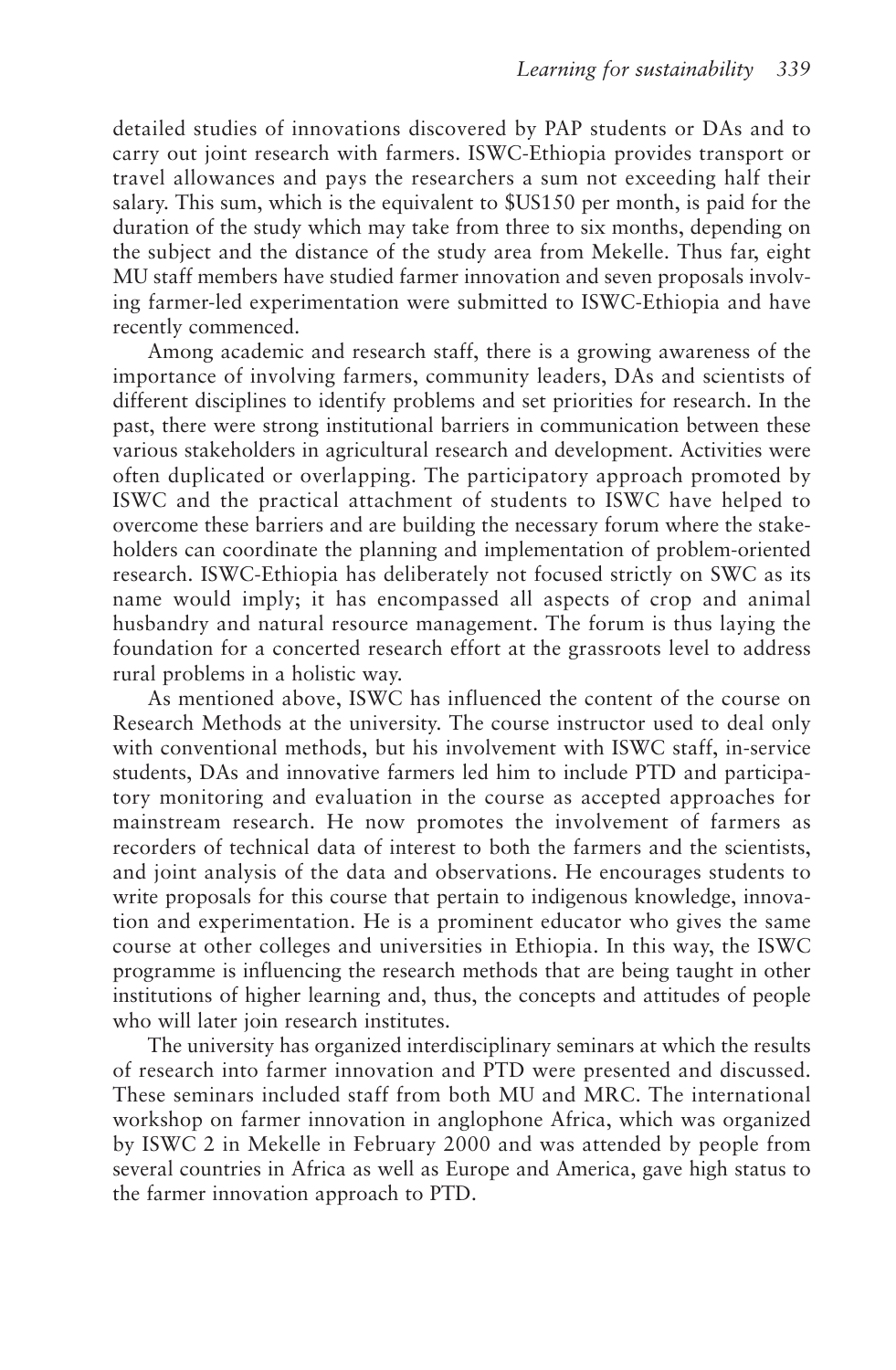# **DEVELOPMENT-ORIENTED EDUCATION AT COOPERATIVE COLLEGE MOSHI**

In the case of the ISWC 2 programme in Tanzania, the lead agency – Cooperative College Moshi (CCM) – is an institution of higher learning, but does not deal with technical aspects of agriculture. Rather, it was founded with the mandate to support the organizational and business development process of rural cooperatives in Tanzania. The focus of the college's work in the ISWC programme has been on facilitating and coordinating the work of the partner organizations in a transparent way. After all, ISWC is not just about technical innovations in land husbandry, but it is also about institutional collaboration, PTD, monitoring and evaluation, policy development and networking. The influence that the programme is exerting on the contents and methods of teaching in the college is part and parcel of an ongoing learning process about farmer innovation, participatory processes and the totality of the organizational environment that supports sustainable agriculture.

# **College mandate and structure**

Cooperative College Moshi was established in 1963 by Act of Parliament which gives the college a semi-autonomous status as a parastatal organization. It has its own governing body (above the college management). Although placed under the Ministry of Cooperatives and Marketing, CCM has considerable room to formulate and implement its own training policy.

Essentially, CCM was established as a training, research and consultancy institution catering for the cooperative sector. In recent years, it has broadened its clientele to include other forms of people's organizations. It has become a reputable institution for cooperative education and training at community and grassroots level, as well as a leading proponent and practitioner of participatory approaches to development in general and to training in particular. It was primarily for this reason that it became the lead agency of ISWC-Tanzania.

The college is divided into four directorates: one for administration and three academic directorates, these being:

- Directorate of Studies and Programmes (DSP) which is responsible for long residential courses, ranging from two-year certificate courses (for secondary school leavers) to postgraduate courses. Awards conferred include certificates, ordinary diplomas, advanced diplomas, postgraduate diplomas and an MSc in Cooperative Studies (by distance learning in collaboration with Leicester University in the UK).
- Directorate of Field Education (DFE), the core activities of which are based at field level. Unique among the institutions of higher learning, CCM, through this directorate, has branches (or wings) in nearly all regions of the country. These branch colleges, complete with training facilities, are headed by wing tutors who are responsible for developing training materials and for training grassroots and community-based organizations.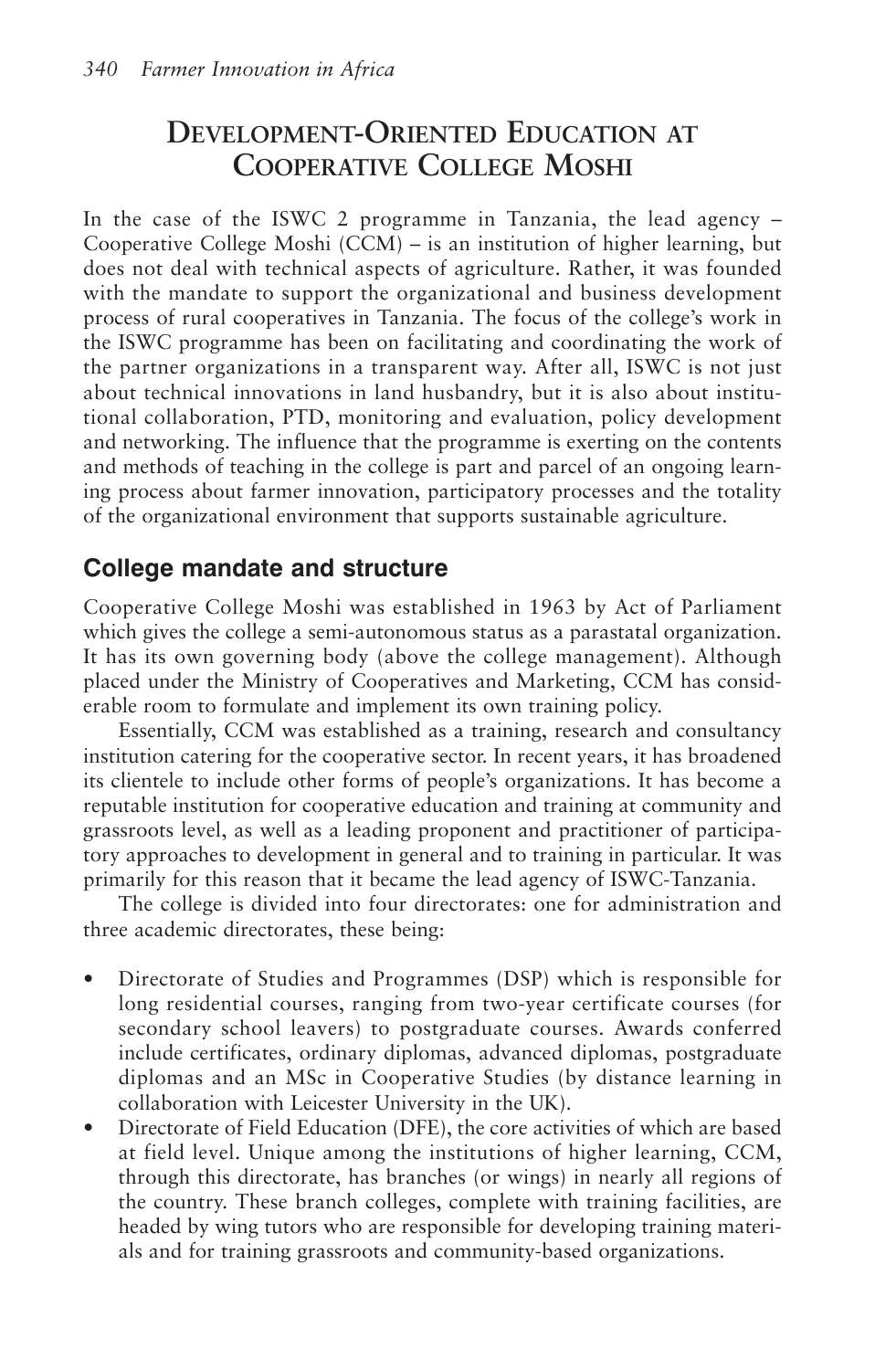• Directorate of Research and Consultancy Services (DRCS) which is responsible for coordinating the research and consultancy services offered (through paid contracts) by CCM. It is also offers tailor-made courses which are developed and conducted at the request of clients. These include cooperatives, other forms of people's organizations and development programmes.

Of particular interest to the ISWC programme is the Pilot Projects and Experimentation (PPE) Department which falls under the DRCS. The key function of PPE is to coordinate pilot projects aimed at testing new models of organization and new approaches in training and research activities, particularly those focusing at grassroots level. The PPE Department collects, synthesizes and disseminates the experiences generated from the pilot projects. The ultimate aim is to infuse these experiences into the mainstream of college training, research and consultancy activities. ISWC-Tanzania comes under the PPE Department and the national coordinator is the head of this department. However, the programme has taken advantage of the DFE structure to appoint wing tutors in Iringa and Mbeya (the areas in which the ISCW-Tanzania field programmes are being implemented) who work as assistants to the national coordinator.

## **Strategies of influence on college curricula**

The curricula of CCM fall under three broad categories: those for the long residential courses (offered by the DSP), the short-term courses (offered by the DFE) and the tailor-made courses (offered by the DRCS). ISWC-Tanzania has had different degrees of influence on these three types of curriculum.

The college is categorized as an institution of higher learning because of the courses offered by the DSP. The quality standards that the college is expected to meet are set by statutory organizations at national level. The curricula of the DSP courses must be endorsed by a national committee composed of representatives from other institutions at the same level (including the universities) and government officials. The curricula must also meet standards set by various professional bodies (accountancy, materials management, etc) in order that they can recognize the degrees awarded. All of these external influences have a bearing on the content and method of delivery of the courses. These bodies are not renowned for their flexibility and innovativeness. The choice of what is included in the syllabi is determined by the requirements of the professional bodies rather than by the students' learning needs or even by the requirements for their future jobs. As the syllabi are usually tightly packed, the preferred mode of delivery is the lecture.

In the case of the curricula for courses offered under the DFE and DRCS, however, the college enjoys more latitude. These curricula do not have to be endorsed by any external organization. Curriculum development is guided by demand and the college's own philosophy.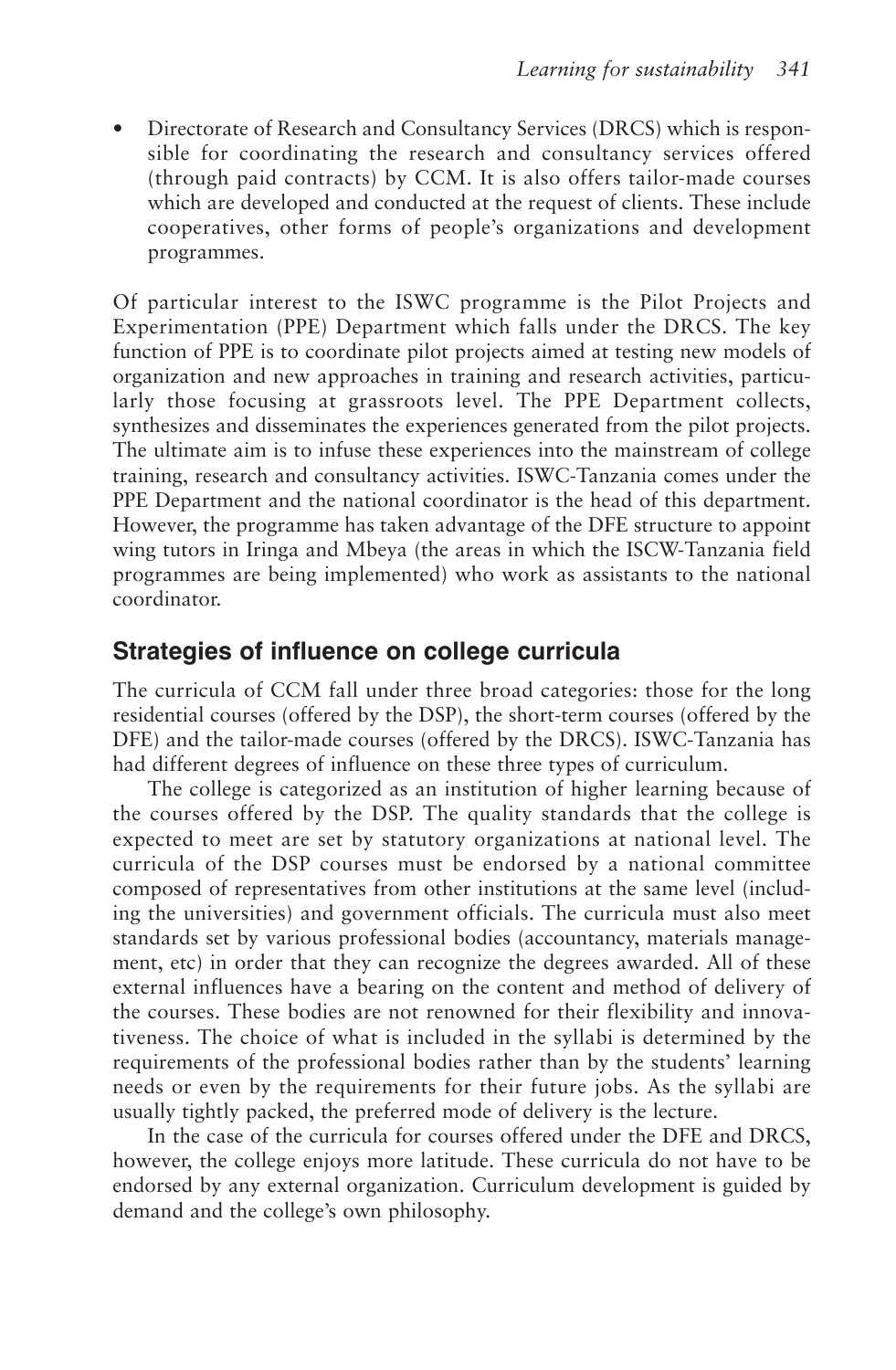As in all policy-influencing efforts, influencing the curricula of the college is a slow and complex process. Essentially, it involves the changing of attitudes at both institutional and individual (lecturer) level. Within a relatively short time, ISWC-Tanzania has been able to make considerable progress, largely because of two sets of factors, described below.

#### **Conducive environment based on previous experience**

The college already had considerable experience in using participatory methods. Over a period of more than ten years, CCM had executed the FAOsupervised People's Participation Programme (PPP). The basic philosophy and principles of PPP are congruent with those of ISWC 2 which encourages participatory research and development by scientists and farmers. The experiences from PPP created the desire for college and staff to be exposed to a more systematic application of participatory approaches. To that end, the college had organized relevant training for its lecturers, sometimes in collaboration with international organizations. For example, for three weeks each in 1997, 1998 and 1999, the college collaborated with the German Foundation for International Development (DSE) to train lecturers in participatory techniques and tools. During each training event, the 30 participants were exposed to theory for two weeks, punctuated by a week of practical fieldwork carried out in areas where the college already had projects on the ground. In this way, the field training did not raise undue expectations within the communities and more lasting relationships could be built up between the lecturers and the respective communities. The current national coordinator of ISWC-Tanzania was the national coordinator of the PPP.

#### **Specific strategic measures**

ISWC-Tanzania has instituted specific measures that were strategically made in order to influence the college curricula. These include:

- The principal of CCM is a member of the National Steering Committee of the programme. The NSC not only deals with policy issues related to the programme, but also discusses conceptual and methodological issues, thus allowing the principal greater insight into the farmer innovation approach. On numerous occasions and in numerous platforms involving CCM lecturers, the principal has referred to the ISWC-Tanzania experiences.
- The coordinator of ISWC-Tanzania also heads the PPE Department at the college. In this capacity, he is responsible for disseminating experiences gained from pilot projects, including ISWC-Tanzania. To that end, regular exposure workshops are organized for the lecturers.
- The ISWC-Tanzania coordination team includes the two college wing tutors at Iringa and Mbeya. These persons, like all other wing tutors, are responsible for developing and conducting training courses at the grassroots level. The experience gained by working within ISWC-Tanzania constitutes a critical input into their work.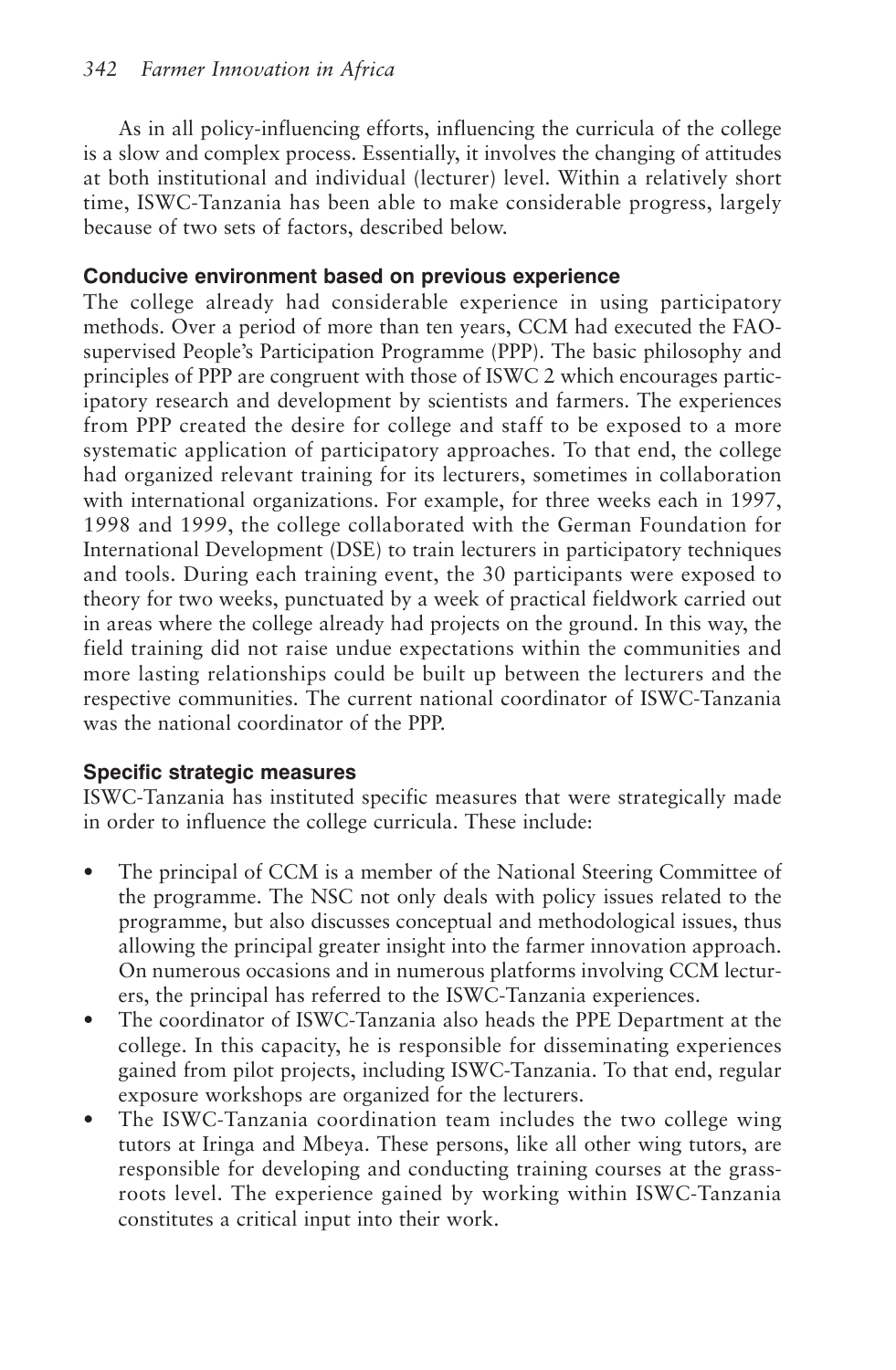- College staff have attended and benefited from PTD training workshops both within and outside the country. Two lecturers from CCM attended the anglophone PTD training-of-trainers workshop in Zimbabwe in 1997. Others have attended PTD workshops organized in Tanzania.
- A recent development has been the hosting and supervising of college students doing their research work. So far, four students (advanced diploma and postgraduate diploma level) have chosen action areas of ISWC-Tanzania for their research work. The programme offers no additional financial incentives. The research is part of the course requirements and the expenses are covered out of the course fees. The fees of in-service students are paid by their employers, while those of pre-service students are covered by a government bursary or other sponsors.

## **Areas of influence on college curricula**

The influence of ISWC-Tanzania on CCM curricula is discernible in three main areas: the curriculum development process, the contents (syllabi) and the methods of teaching. The degree of influence exerted differs within the range of courses and subjects taught at the college.

#### **Curriculum development process**

The syllabus is a very important component of a curriculum. As in all training institutions, the syllabi at CCM are reviewed periodically. Traditionally, this was done by the professionals: the subject specialists. With the evolvement and nurturing of a participatory culture, the most recent (1999) syllabi revision at the college was carried out in a more participatory manner. Many more stakeholders were involved, including students, prospective employers and lecturers from other specializations. The entire process was consultative, including the organization of joint workshops.

For the short-term and tailor-made courses, the process starts with a Learning Needs Assessment. Such flexibility is built in; as the learning progresses, the syllabi can be revised.

#### **Contents**

In the past, the lecturers have tended to include in the courses all that they themselves had learned at university. The aim was to meet some externally defined professional standards. As a result of the more participative approach to curriculum development, the course contents now reflect better the learning needs of the students.

The contents for short-term and tailor-made courses focus on solving specific problems identified during the Learning Needs Assessment. Because of the nature of the participants, the contents are more practice-oriented than theoretical. Most participants want 'to be able to do' rather than just 'to know'. Issues covered include group processes, local organizational development and PRA tools as they are applicable in this connection.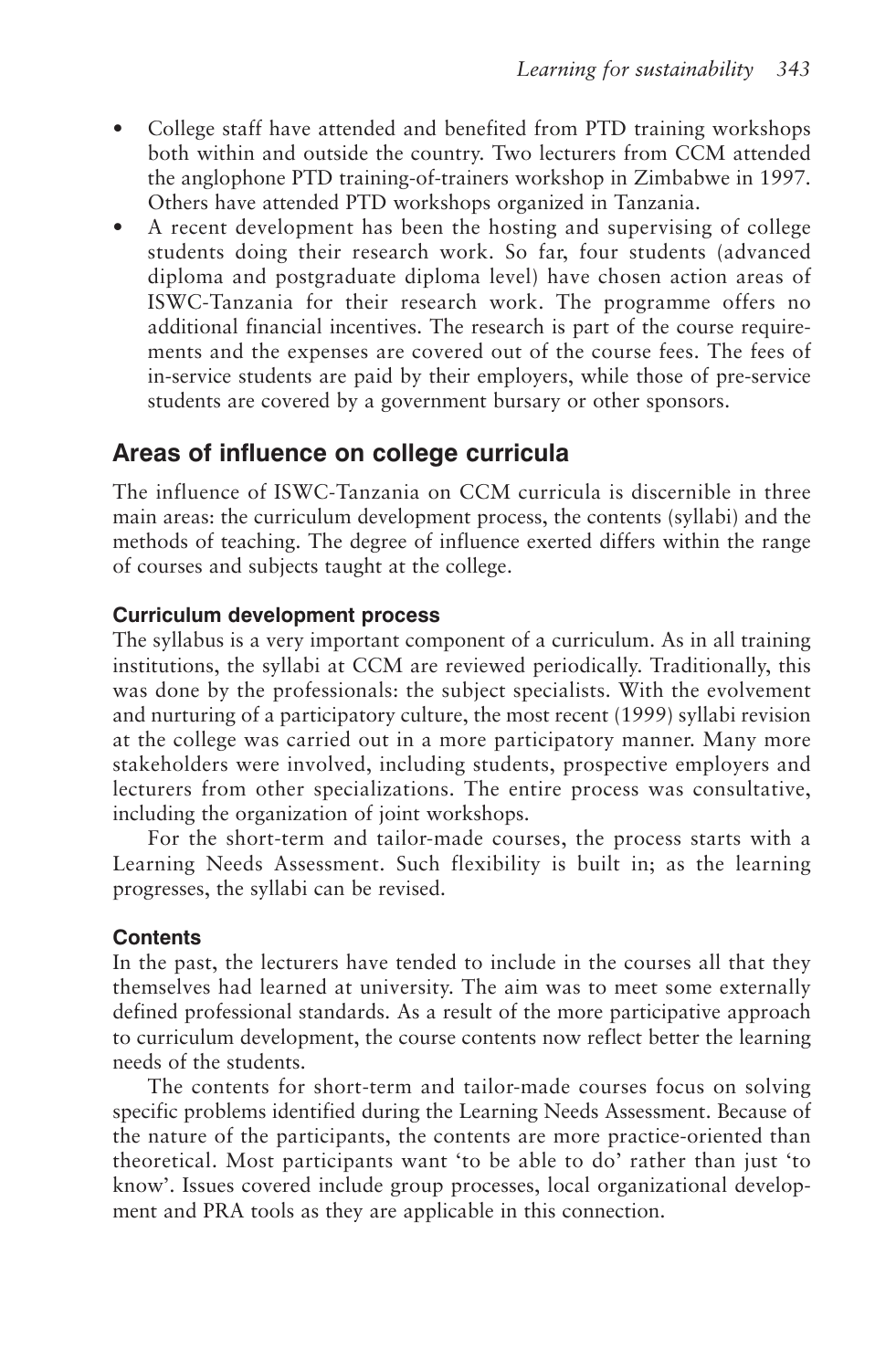#### **Teaching methodology**

All college lecturers are highly qualified professionals. They are specialists in fields such as economics, management, accountancy, cooperative development, etc. Most of them were not trained to be teachers. During the late 1970s and early 1980s, the college, with the assistance of the International Cooperative Alliance, organized teaching methodology courses for the college lecturers. This did help at the time. However, this initiative ended a long time ago, only a few lecturers attended and a good number of them have since retired.

Out of the PPP experience, the college had developed a training strategy for both development agents and community leaders. This strategy, known as the Comprehensive Participatory Training Process (CPTP), includes the following features:

- It is based on an action–reflection–action process of experiential learning. Course contents are based on identified needs as perceived by the participants. The course programme is of the 'sandwich' type: residential training is followed by a practical exercise, followed by another period of residential training, over four iterations.
- The whole process is designed to bring about a change in attitude in both the trainers and the trainees. The facilitation process therefore focuses on promoting dialogue and respect for all involved in the dialogue.
- Courses are facilitated, as much as possible, by a team, ideally composed of two persons, not only because two minds may work better than one but, more importantly, because it demonstrates and promotes a participatory working culture.

There is obviously much in common between the philosophy of CPTP and ISWC 2. A notable weakness of CPTP was, however, the lack of specific tools and techniques to make participation operational in the field. With its rich experience with PRA and PTD, ISWC-Tanzania has helped to fill this gap.

As a result of being exposed to the methods and tools of PRA and PTD and of related training events, CCM lecturers are now more adventurous with the teaching methods they use in their (non-ISWC) work. A growing number of them supplement the conventional lectures with other, more participative methods, such as using case studies and learning games in the class. Some sessions are even conducted outside the lecture rooms. This allows for the more active involvement of the students.

# **THE NEED TO BROADEN THE INCORPORATION**

It can thus be seen that, in the countries where the lead agency was an institution of higher learning, ISWC 2 was able to influence the curricula and teaching practices. In Tigray, there is already evidence of change in the behaviour of teachers, researchers and trainees/students. They are abandoning the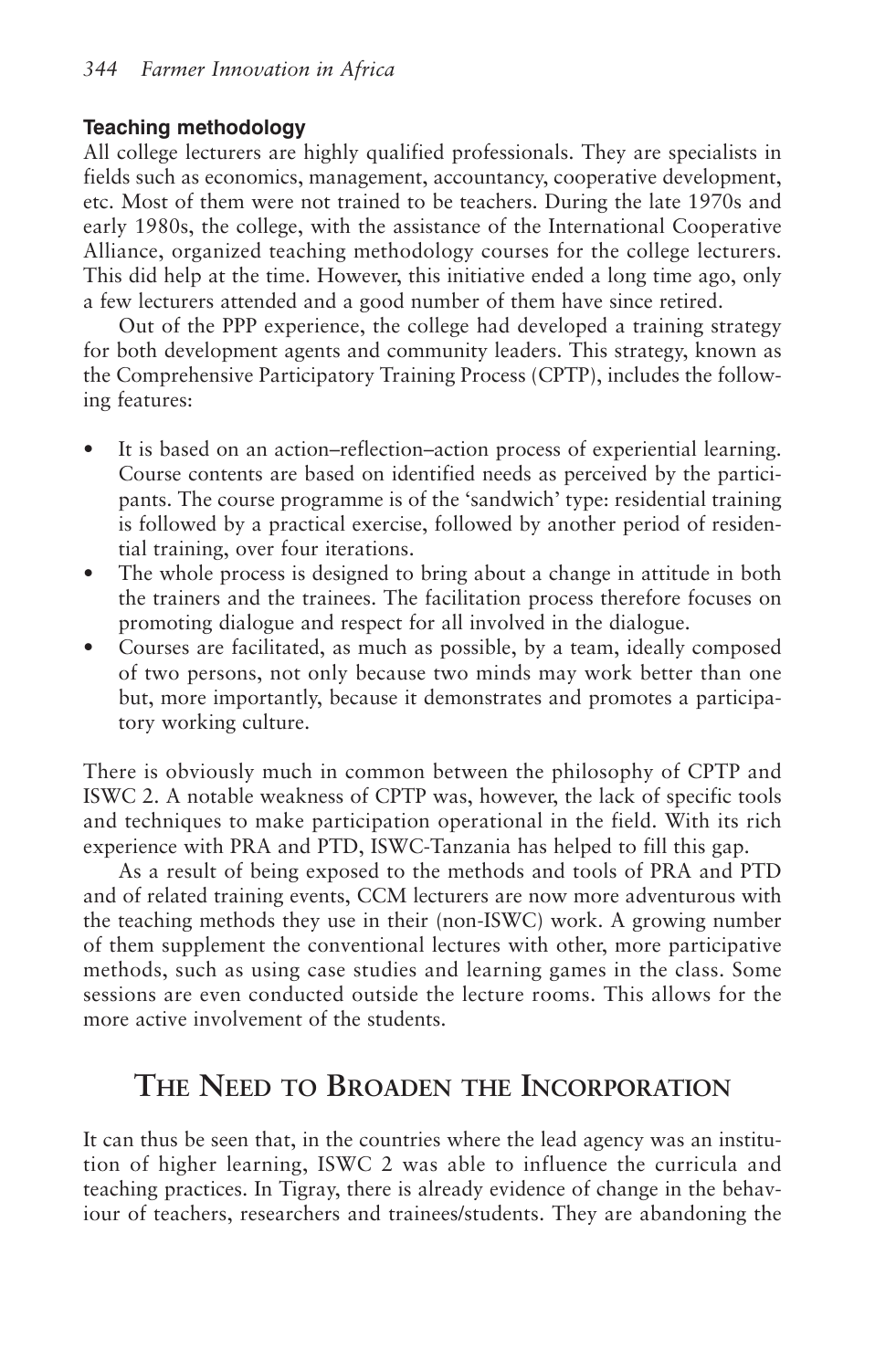attitude of 'we know it all'. An appreciation of indigenous knowledge is growing and the stimulation of indigenous knowledge creation (local innovation) is becoming incorporated as an integral part of the agricultural education system. It is being stressed – particularly by the agricultural extension service (BoANR), the head of which is in the ISWC-Ethiopia Steering Committee – that appreciating indigenous knowledge is not an end in itself. The challenge to educators is to help students and trainees to find ways to add value to this knowledge by initiating participatory situation analysis, providing scientific validation and explanation of local technologies, proposing improvements that can be tried out by experimenting farmers, and facilitating the collaboration of farmers and scientists as equal partners in research.

In Chapter 29, it was shown how the past experience of Tigray created fertile ground for participatory approaches. Similarly, in Tanzania, the ISWC programme coordinated by the CCM could build on and complement existing programmes that had an in-built participatory philosophy, such as PPP. An important strategy taken by both country programmes was to make use of the existing mechanisms, such as the Practical Attachment Programme at MU and the Pilot Projects and Experimentation Department in CCM, when trying to incorporate participatory approaches into agricultural education. Similar mechanisms will need to be sought in other organizations of education and training to facilitate a broader incorporation of such approaches.

A promising development in Tanzania is the emerging network – as informal as it still is – among institutions that are concerned with agricultural education and training. These include the Sokoine University of Agriculture in Morogoro, INADES Formation (the training arm of the African Institute for Economic and Social Development) in Dar es Salaam, and several other NGOs. Like the CCM, they have developed the interest and the capacity to apply participatory tools in programmes that address the needs of rural communities. Exchanging the experiences of CCM with these other participatory approaches to learning in the classroom and in the field is already proving to be mutually enriching.

Through the influence of ISWC 2 primarily in the Faculty of Dryland Agriculture of Mekelle University in Ethiopia and in the Cooperative College Moshi in Tanzania, only the first step has been made in incorporating the promotion of farmer innovation and PTD into teaching and research in these countries. Great efforts must still be made to raise awareness in other colleges and universities about the effectiveness of this approach in stimulating rural development. There is a need for an exchange between universities about teaching methods and curricula and their relationship to rural realities. In this connection, it would be useful to develop guidelines that would help these institutions to monitor the extent to which indigenous knowledge, farmer innovation and PTD are being included in the curricula and reflected in research activities.